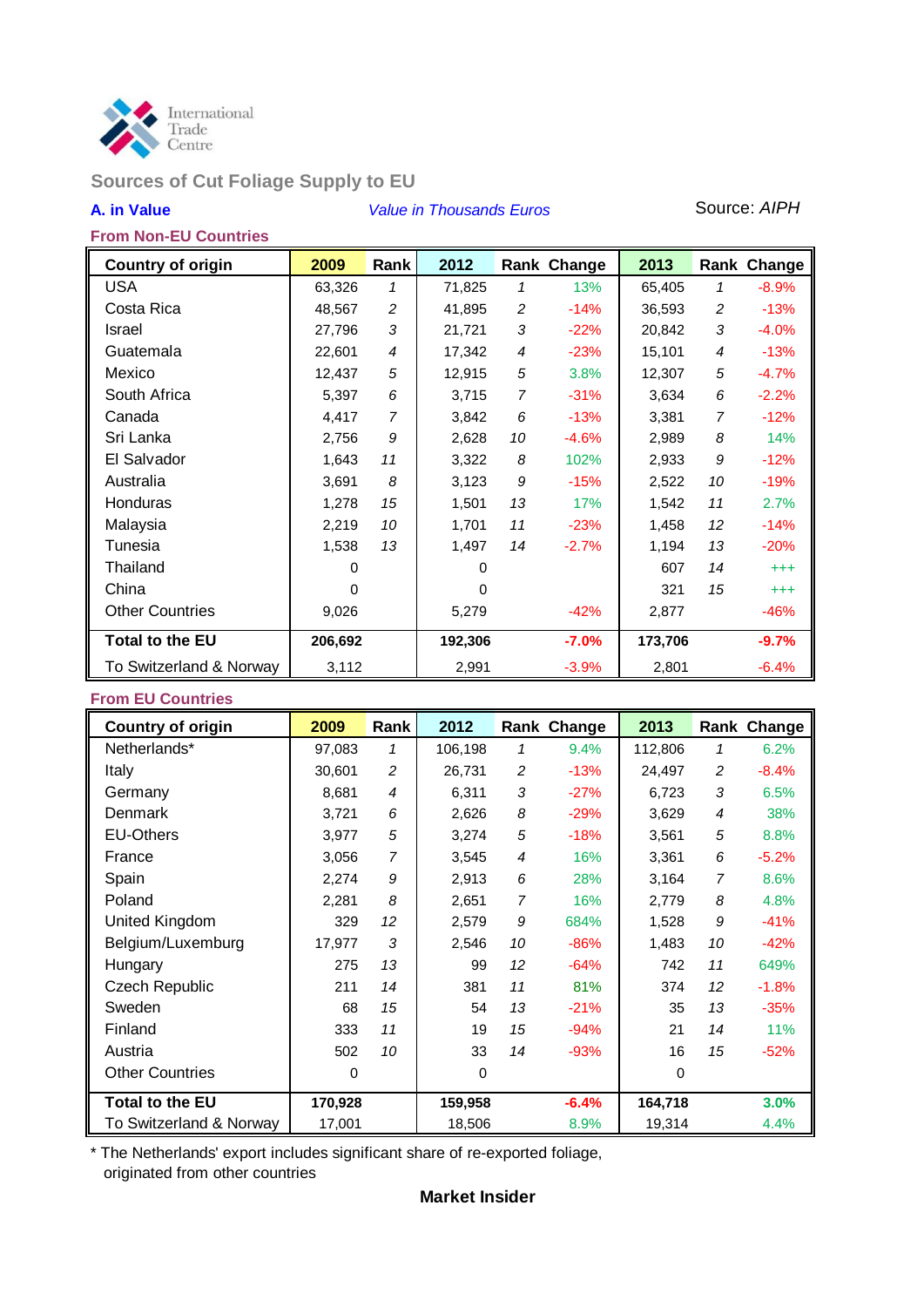## **Cut Foliage Supply to EU** (cont.)

**B. in Units/Quantity** *Quant. in Thousand Stems*

### **From Non-EU Countries**

| <b>Country of origin</b> | 2009     | Rank           | 2012     |                | Rank Change | 2013   |    | Rank Change |
|--------------------------|----------|----------------|----------|----------------|-------------|--------|----|-------------|
| <b>USA</b>               | 26,033   | 1              | 24,202   | 1              | $-7.0%$     | 22,681 | 1  | $-6.3%$     |
| Costa Rica               | 20,047   | 2              | 17,187   | $\overline{c}$ | $-14%$      | 16,611 | 2  | $-3.4%$     |
| Guatemala                | 8,228    | $\overline{4}$ | 6,142    | 4              | $-25%$      | 6,169  | 3  | 0.4%        |
| Israel                   | 9,173    | 3              | 6,303    | 3              | $-31%$      | 4,897  | 4  | $-22%$      |
| Mexico                   | 2,529    | 5              | 2,678    | 5              | 5.9%        | 2,592  | 5  | $-3.2%$     |
| El Salvador              | 652      | 10             | 1,265    | 7              | 94%         | 1,269  | 6  | 0.3%        |
| Canada                   | 2,367    | 6              | 1,317    | 6              | $-44%$      | 1,211  | 7  | $-8.0%$     |
| Tunesia                  | 904      | 8              | 1,066    | 8              | 18%         | 769    | 8  | $-28%$      |
| South Africa             | 1,302    | $\overline{7}$ | 651      | 10             | $-50%$      | 652    | 9  | 0.2%        |
| Sri Lanka                | 591      | 12             | 549      | 11             | $-7.1%$     | 646    | 10 | 18%         |
| Honduras                 | $\Omega$ |                | 461      | 12             | $^{+++}$    | 517    | 11 | 12%         |
| Malaysia                 | 421      | 13             | 269      | 13             | $-36%$      | 241    | 12 | $-10%$      |
| Albania                  | 399      | 14             | 182      | 15             | $-54%$      | 196    | 13 | 7.7%        |
| Australia                | $\Omega$ |                | 201      | 14             | $^{+++}$    | 178    | 14 | $-11%$      |
| Morocco                  | $\Omega$ |                | $\Omega$ |                |             | 147    | 15 | $^{+++}$    |
| <b>Other Countries</b>   | 4,606    |                | 2,042    |                | $-56%$      | 1,557  |    | $-24%$      |
| <b>Total to the EU</b>   | 77,252   |                | 64,514   |                | $-16%$      | 60,334 |    | $-6.5%$     |
| To Switzerland & Norway  | 513      |                | 417      |                | $-19%$      | 411    |    | $-1.4%$     |

### **From EU Countries**

| <b>Country of origin</b> | 2009   | Rank | 2012   |    | Rank Change | 2013           |                   | Rank Change |
|--------------------------|--------|------|--------|----|-------------|----------------|-------------------|-------------|
| Netherlands              | 22,158 | 1    | 25,214 | 1  | 14%         | 27,006         | 1                 | 7.1%        |
| Italy                    | 5,635  | 3    | 5,136  | 2  | $-8.9%$     | 4,752          | 2                 | $-7.5%$     |
| <b>EU-Others</b>         | 2,222  | 5    | 1,731  | 4  | $-22%$      | 1,603          | 3                 | $-7.4%$     |
| Poland                   | 1,018  | 8    | 1,243  | 7  | 22%         | 1,309          | 4                 | 5.3%        |
| Germany                  | 2,448  | 4    | 4,311  | 3  | 76%         | 1,004          | 5                 | $-77%$      |
| Spain                    | 1,413  | 7    | 746    | 10 | $-47%$      | 1,003          | 6                 | 34%         |
| Denmark                  | 1,701  | 6    | 1,455  | 6  | $-14%$      | 964            | 7                 | $-34%$      |
| France                   | 925    | 9    | 1,124  | 8  | 22%         | 962            | 8                 | $-14%$      |
| United Kingdom           | 55     | 12   | 898    | 9  | 1533%       | 537            | 9                 | $-40%$      |
| Belgium/Luxemburg        | 10,846 | 2    | 1,544  | 5  | $-86%$      | 286            | 10                | $-81%$      |
| <b>Czech Republic</b>    | 29     | 14   | 98     | 11 | 238%        | 81             | 11                | $-17%$      |
| Hungary                  | 207    | 10   | 11     | 14 | $-95%$      | 49             | $12 \overline{ }$ | 345%        |
| Sweden                   | 32     | 13   | 23     | 12 | $-28%$      | 6              | 13                | $-74%$      |
| Austria                  | 132    | 11   | 12     | 13 | $-91%$      | $\overline{2}$ | 14                | $-83%$      |
| Finland                  | 15     | 15   | 2      | 15 | $-87%$      | $\overline{2}$ | 15                | 0.0%        |
| <b>Other Countries</b>   | 0      |      | 0      |    |             | 0              |                   |             |
| <b>Total to the EU</b>   | 48,835 |      | 43,546 |    | $-11%$      | 39,496         |                   | $-9.3%$     |
| To Switzerland & Norway  | 2,671  |      | 0      |    |             | 3,037          |                   | $^{+++}$    |

\* The Netherlands' export includes significant share of re-exported foliage, originated from other countries